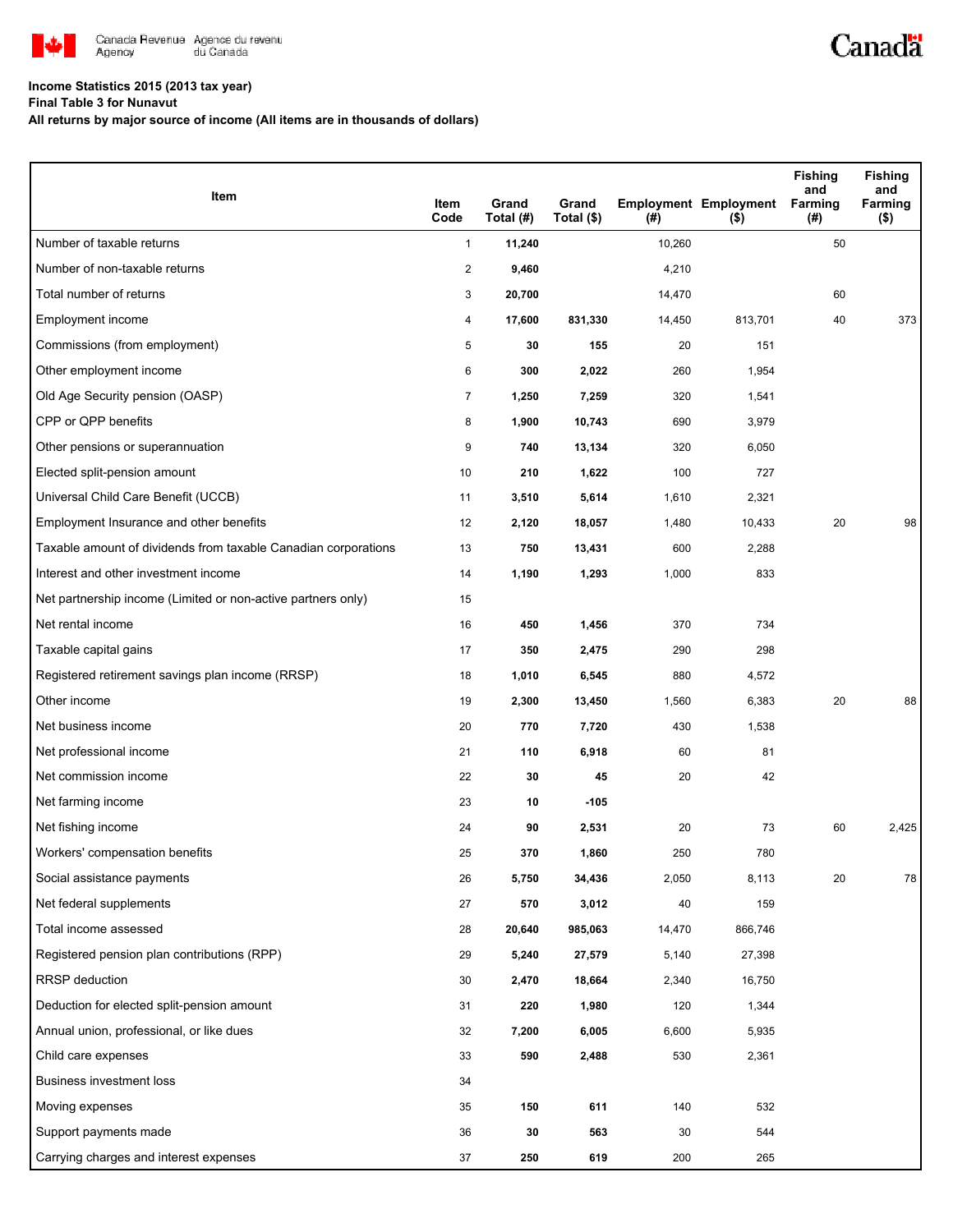

## **Income Statistics 2015 (2013 tax year)**

**Final Table 3 for Nunavut**

## **All returns by major source of income (All items are in thousands of dollars)**

| Item                                                                                           | Item<br>Code | Grand<br>Total (#) | Grand<br>Total (\$) | $($ #) | <b>Employment Employment</b><br>$($ \$) | <b>Fishing</b><br>and<br>Farming<br>(#) | <b>Fishing</b><br>and<br>Farming<br>( \$) |
|------------------------------------------------------------------------------------------------|--------------|--------------------|---------------------|--------|-----------------------------------------|-----------------------------------------|-------------------------------------------|
| Deductions for CPP/QPP contributions on self-employment and other<br>earnings                  | 38           | 420                | 318                 | 160    | 34                                      | 30                                      | 55                                        |
| Deductions for provincial parental insurance plan (PPIP) premiums<br>on self-employment income | 39           |                    |                     |        |                                         |                                         |                                           |
| Exploration and development expenses                                                           | 40           |                    |                     |        |                                         |                                         |                                           |
| Other employment expenses                                                                      | 41           | 120                | 284                 | 110    | 255                                     |                                         |                                           |
| Clergy residence deduction                                                                     | 42           | 10                 | 146                 | 10     | 119                                     |                                         |                                           |
| Other deductions                                                                               | 43           | 480                | 633                 | 350    | 432                                     |                                         |                                           |
| Total deductions before adjustments                                                            | 44           | 9,950              | 60,347              | 8,790  | 56,051                                  | 40                                      | 70                                        |
| Social benefits repayment                                                                      | 45           | 310                | 923                 | 280    | 815                                     |                                         |                                           |
| Net income after adjustments                                                                   | 46           | 20,630             | 923,876             | 14,460 | 809,884                                 |                                         |                                           |
| Canadian Forces personnel and police deduction                                                 | 47           |                    |                     |        |                                         |                                         |                                           |
| Security options deductions                                                                    | 48           |                    |                     |        |                                         |                                         |                                           |
| Other payments deductions                                                                      | 49           | 6,140              | 39,365              | 2,270  | 9,109                                   | 20                                      | 78                                        |
| Non-capital losses of other years                                                              | 50           |                    |                     |        |                                         |                                         |                                           |
| Net capital losses of other years                                                              | 51           | 60                 | 89                  | 50     | 39                                      |                                         |                                           |
| Capital gains deduction                                                                        | 52           |                    |                     |        |                                         |                                         |                                           |
| Northern residents deductions                                                                  | 53           | 9,180              | 54,583              | 7,940  | 50,614                                  | 30                                      | 103                                       |
| Additional deductions                                                                          | 54           | 10                 | 123                 |        |                                         |                                         |                                           |
| Farming/fishing losses of prior years                                                          | 55           |                    |                     |        |                                         |                                         |                                           |
| Total deductions from net income                                                               | 56           | 13,750             | 94,988              | 9,290  | 60,047                                  | 40                                      | 182                                       |
| Taxable income assessed                                                                        | 57           | 19,610             | 829,218             | 14,460 | 749,873                                 |                                         |                                           |
| Basic personal amount                                                                          | 58           | 20,700             | 228,358             | 14,470 | 159,596                                 | 60                                      | 629                                       |
| Age amount                                                                                     | 59           | 1,060              | 6,745               | 160    | 746                                     |                                         |                                           |
| Spouse or common-law partner amount                                                            | 60           | 2,490              | 19,543              | 1,590  | 12,278                                  |                                         |                                           |
| Amount for eligible dependant                                                                  | 61           | 1,810              | 19,667              | 960    | 10,390                                  |                                         |                                           |
| Amount for children 17 and under                                                               | 62           | 5,700              | 27,134              | 3,870  | 18,032                                  |                                         |                                           |
| Amount for infirm dependants age 18 or older                                                   | 63           |                    |                     |        |                                         |                                         |                                           |
| CPP or QPP contributions through employment                                                    | 64           | 13,740             | 21,266              | 12,610 | 20,852                                  | 20                                      | 12                                        |
| CPP or QPP contributions on self-employment and other earnings                                 | 65           | 420                | 318                 | 160    | 34                                      | 30                                      | 55                                        |
| Employment Insurance premiums                                                                  | 66           | 14,880             | 8,552               | 13,290 | 8,279                                   | 60                                      | 40                                        |
| PPIP premiums paid                                                                             | 67           |                    |                     |        |                                         |                                         |                                           |
| PPIP premiums payable on employment income                                                     | 68           |                    |                     |        |                                         |                                         |                                           |
| PPIP premiums payable on self-employment income                                                | 69           |                    |                     |        |                                         |                                         |                                           |
| Volunteer firefighters' amount                                                                 | 70           | 70                 | 201                 | 50     | 156                                     |                                         |                                           |
| Canada employment amount                                                                       | 71           | 17,020             | 18,220              | 13,970 | 15,467                                  | 40                                      | 28                                        |
| Public transit amount                                                                          | 72           | 80                 | 26                  | 70     | 24                                      |                                         |                                           |
| Children's fitness amount                                                                      | 73           | 330                | 126                 | 300    | 111                                     |                                         |                                           |
| Children's arts amount                                                                         | 74           | 60                 | 21                  | 50     | 18                                      |                                         |                                           |

Canadä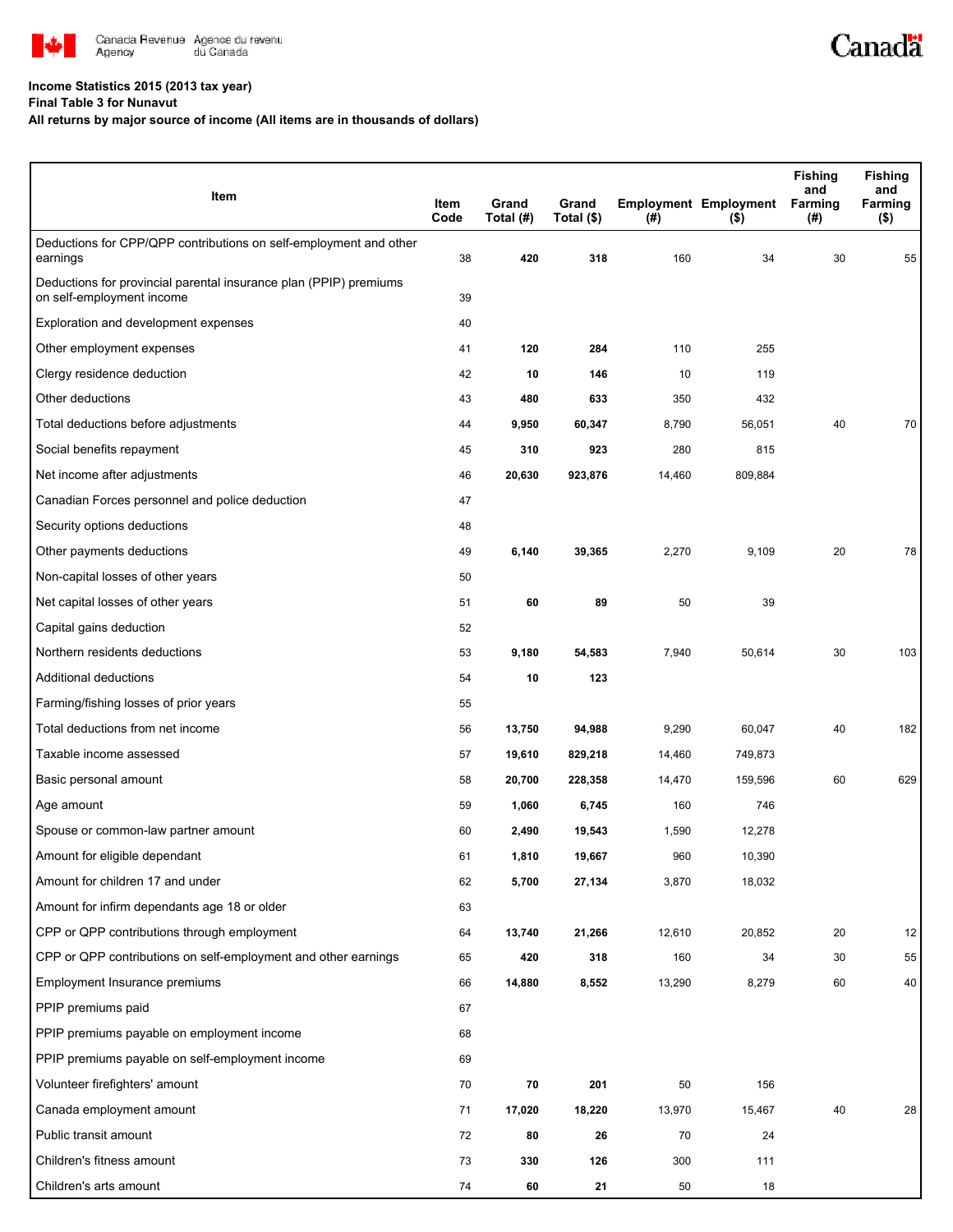

## **Income Statistics 2015 (2013 tax year)**

**Final Table 3 for Nunavut**

**All returns by major source of income (All items are in thousands of dollars)**

| <b>Item</b>                                                       |              |                    |                     |        |                                         | <b>Fishing</b><br>and | <b>Fishing</b><br>and |
|-------------------------------------------------------------------|--------------|--------------------|---------------------|--------|-----------------------------------------|-----------------------|-----------------------|
|                                                                   | Item<br>Code | Grand<br>Total (#) | Grand<br>Total (\$) | (#)    | <b>Employment Employment</b><br>$($ \$) | Farming<br>(#)        | Farming<br>$($ \$)    |
| Home buyers' amount                                               | 75           | 80                 | 348                 | 70     | 323                                     |                       |                       |
| Pension income amount                                             | 76           | 910                | 1,722               | 410    | 786                                     |                       |                       |
| Caregiver amount                                                  | 77           | 20                 | 125                 | 20     | 96                                      |                       |                       |
| Disability amount                                                 | 78           | 100                | 755                 | 30     | 254                                     |                       |                       |
| Disability amount transferred from a dependant                    | 79           | 70                 | 744                 | 60     | 571                                     |                       |                       |
| Interest paid on student loans                                    | 80           | 350                | 274                 | 350    | 269                                     |                       |                       |
| Tuition, education, and textbook amounts                          | 81           | 1,010              | 5,991               | 940    | 5,527                                   | 10                    | 33                    |
| Tuition, education, and textbook amounts transferred from a child | 82           | 100                | 627                 | 100    | 537                                     |                       |                       |
| Amounts transferred from spouse or common-law partner             | 83           | 870                | 4,655               | 410    | 1,891                                   |                       |                       |
| Medical expenses                                                  | 84           | 260                | 576                 | 210    | 457                                     |                       |                       |
| Total tax credits on personal amounts                             | 85           | 20,700             | 54,903              | 14,470 | 38,509                                  | 60                    | 133                   |
| Allowable charitable donations and government gifts               | 86           | 1,890              | 3,164               | 1,660  | 2,730                                   |                       |                       |
| Eligible cultural and ecological gifts                            | 87           |                    |                     |        |                                         |                       |                       |
| Total tax credit on donations and gifts                           | 88           | 1,890              | 887                 | 1,660  | 766                                     |                       |                       |
| Total federal non-refundable tax credits                          | 89           | 20,700             | 55,790              | 14,470 | 39,275                                  | 60                    | 133                   |
| Federal dividend tax credit                                       | 90           | 750                | 1,895               | 620    | 320                                     |                       |                       |
| Overseas employment tax credit                                    | 91           |                    |                     |        |                                         |                       |                       |
| Minimum tax carryover                                             | 92           |                    |                     |        |                                         |                       |                       |
| Basic federal tax                                                 | 93           | 11,020             | 112,435             | 10,130 | 104,866                                 | 50                    | 355                   |
| Federal Foreign Tax Credit                                        | 94           | 190                | 31                  | 160    | 23                                      |                       |                       |
| Federal Political contribution tax credit                         | 95           | 70                 | 16                  | 60     | 14                                      |                       |                       |
| <b>Investment Tax Credit</b>                                      | 96           |                    |                     |        |                                         |                       |                       |
| Labour-sponsored funds tax credit                                 | 97           |                    |                     |        |                                         |                       |                       |
| Alternative minimum tax payable                                   | 98           |                    |                     |        |                                         |                       |                       |
| Net federal tax                                                   | 99           | 11,000             | 112,369             | 10,120 | 104,829                                 | 50                    | 355                   |
| CPP contributions on self-employment                              | 100          | 420                | 638                 | 160    | 70                                      | 30                    | 109                   |
| Social Benefits repayment                                         | 101          | 310                | 923                 | 280    | 815                                     |                       |                       |
| Net Provincial Tax                                                | 102          | 10,940             | 36,303              | 10,110 | 33,674                                  | 50                    | 106                   |
| Total tax payable                                                 | 103          | 11,240             | 150,233             | 10,260 | 139,388                                 | 50                    | 575                   |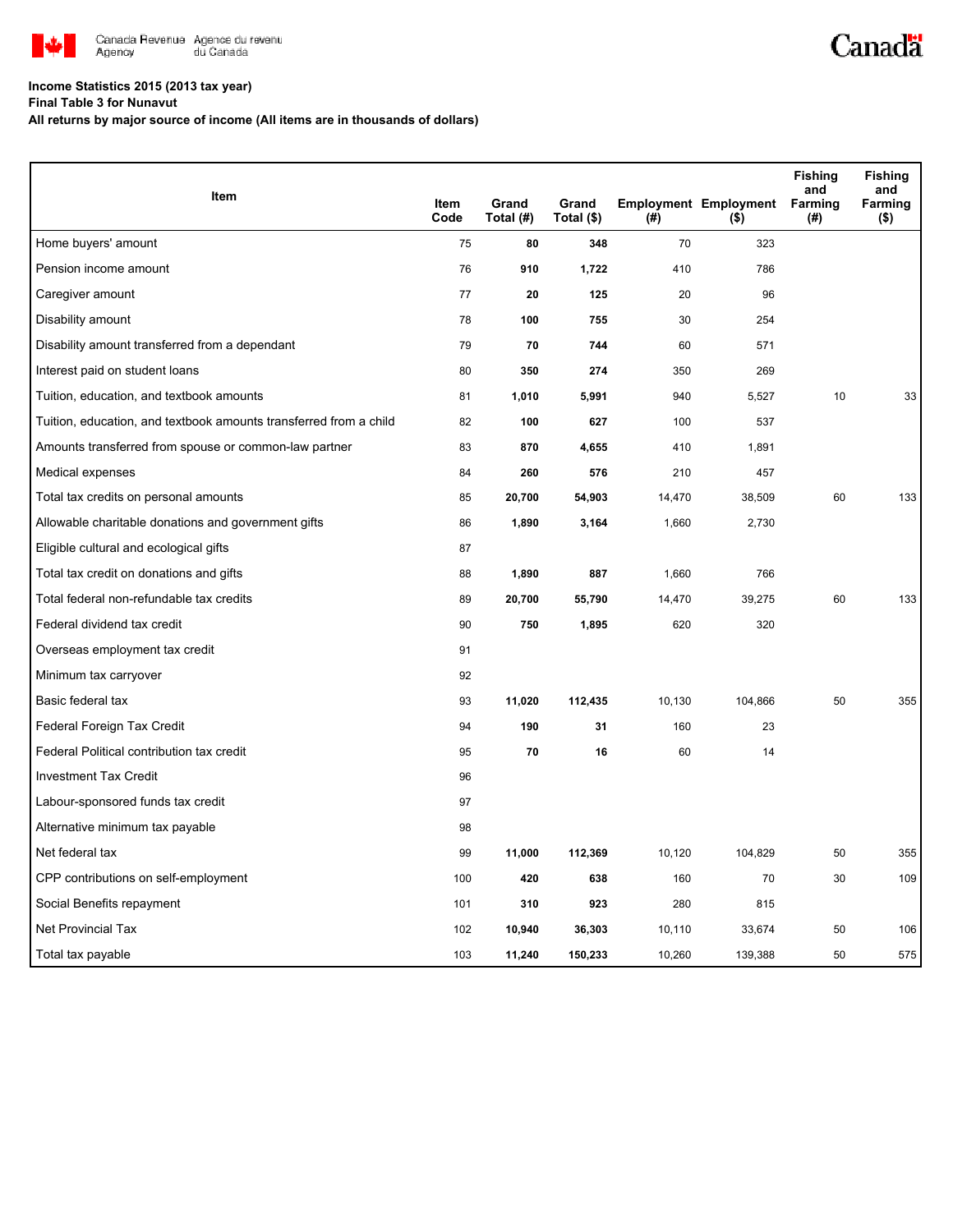| Item                                                                                              | Item<br>Code   | Income $(#)$ | $lncome$ (\$) | <b>Sales</b><br>(#) | <b>Sales</b><br>Professional Professional (Self-Employment) (Self-Employment)<br>$($ \$) | Partnerships<br>(#) | Proprietorship/ Proprietorship/<br><b>Partnerships</b><br>$($ \$) |
|---------------------------------------------------------------------------------------------------|----------------|--------------|---------------|---------------------|------------------------------------------------------------------------------------------|---------------------|-------------------------------------------------------------------|
| Number of taxable returns                                                                         | $\mathbf{1}$   | 40           |               |                     |                                                                                          | 170                 |                                                                   |
| Number of non-taxable returns                                                                     | 2              |              |               |                     |                                                                                          | 30                  |                                                                   |
| Total number of returns                                                                           | 3              | 40           |               |                     |                                                                                          | 200                 |                                                                   |
| Employment income                                                                                 | 4              | 20           | 407           |                     |                                                                                          | 80                  | 1,645                                                             |
| Commissions (from employment)                                                                     | 5              |              |               |                     |                                                                                          |                     |                                                                   |
| Other employment income                                                                           | 6              |              |               |                     |                                                                                          |                     |                                                                   |
| Old Age Security pension (OASP)                                                                   | $\overline{7}$ |              |               |                     |                                                                                          | 20                  | 100                                                               |
| CPP or QPP benefits                                                                               | 8              |              |               |                     |                                                                                          | 30                  | 190                                                               |
| Other pensions or superannuation                                                                  | 9              |              |               |                     |                                                                                          | 20                  | 326                                                               |
| Elected split-pension amount                                                                      | 10             |              |               |                     |                                                                                          |                     |                                                                   |
| Universal Child Care Benefit (UCCB)                                                               | 11             |              |               |                     |                                                                                          | 30                  | 36                                                                |
| Employment Insurance and other benefits                                                           | 12             |              |               |                     |                                                                                          |                     |                                                                   |
| Taxable amount of dividends from taxable<br>Canadian corporations                                 | 13             |              |               |                     |                                                                                          | 20                  | 207                                                               |
| Interest and other investment income                                                              | 14             |              |               |                     |                                                                                          | 30                  | 20                                                                |
| Net partnership income (Limited or<br>non-active partners only)                                   | 15             |              |               |                     |                                                                                          |                     |                                                                   |
| Net rental income                                                                                 | 16             |              |               |                     |                                                                                          | 10                  | 59                                                                |
| Taxable capital gains                                                                             | 17             |              |               |                     |                                                                                          |                     |                                                                   |
| Registered retirement savings plan<br>income (RRSP)                                               | 18             |              |               |                     |                                                                                          | 20                  | 74                                                                |
| Other income                                                                                      | 19             |              |               |                     |                                                                                          |                     |                                                                   |
| Net business income                                                                               | 20             |              |               |                     |                                                                                          | 200                 | 5,773                                                             |
| Net professional income                                                                           | 21             | 40           | 6,785         |                     |                                                                                          |                     |                                                                   |
| Net commission income                                                                             | 22             |              |               |                     |                                                                                          |                     |                                                                   |
| Net farming income                                                                                | 23             |              |               |                     |                                                                                          |                     |                                                                   |
| Net fishing income                                                                                | 24             |              |               |                     |                                                                                          |                     |                                                                   |
| Workers' compensation benefits                                                                    | 25             |              |               |                     |                                                                                          |                     |                                                                   |
| Social assistance payments                                                                        | 26             |              |               |                     |                                                                                          |                     |                                                                   |
| Net federal supplements                                                                           | 27             |              |               |                     |                                                                                          |                     |                                                                   |
| Total income assessed                                                                             | 28             | 40           | 7,722         |                     |                                                                                          | 200                 | 8,622                                                             |
| Registered pension plan contributions<br>(RPP)                                                    | 29             |              |               |                     |                                                                                          |                     |                                                                   |
| RRSP deduction                                                                                    | 30             | 20           | 427           |                     |                                                                                          | 30                  | 283                                                               |
| Deduction for elected split-pension<br>amount                                                     | 31             |              |               |                     |                                                                                          |                     |                                                                   |
| Annual union, professional, or like dues                                                          | 32             | 10           | 10            |                     |                                                                                          | 20                  | 9                                                                 |
| Child care expenses                                                                               | 33             |              |               |                     |                                                                                          |                     |                                                                   |
| Business investment loss                                                                          | 34             |              |               |                     |                                                                                          |                     |                                                                   |
| Moving expenses                                                                                   | 35             |              |               |                     |                                                                                          |                     |                                                                   |
| Support payments made                                                                             | 36             |              |               |                     |                                                                                          |                     |                                                                   |
| Carrying charges and interest expenses                                                            | 37             |              |               |                     |                                                                                          |                     |                                                                   |
| Deductions for CPP/QPP contributions on<br>self-employment and other earnings                     | 38             | 40           | 64            |                     |                                                                                          | 150                 | 155                                                               |
| Deductions for provincial parental<br>insurance plan (PPIP) premiums on<br>self-employment income | 39             |              |               |                     |                                                                                          |                     |                                                                   |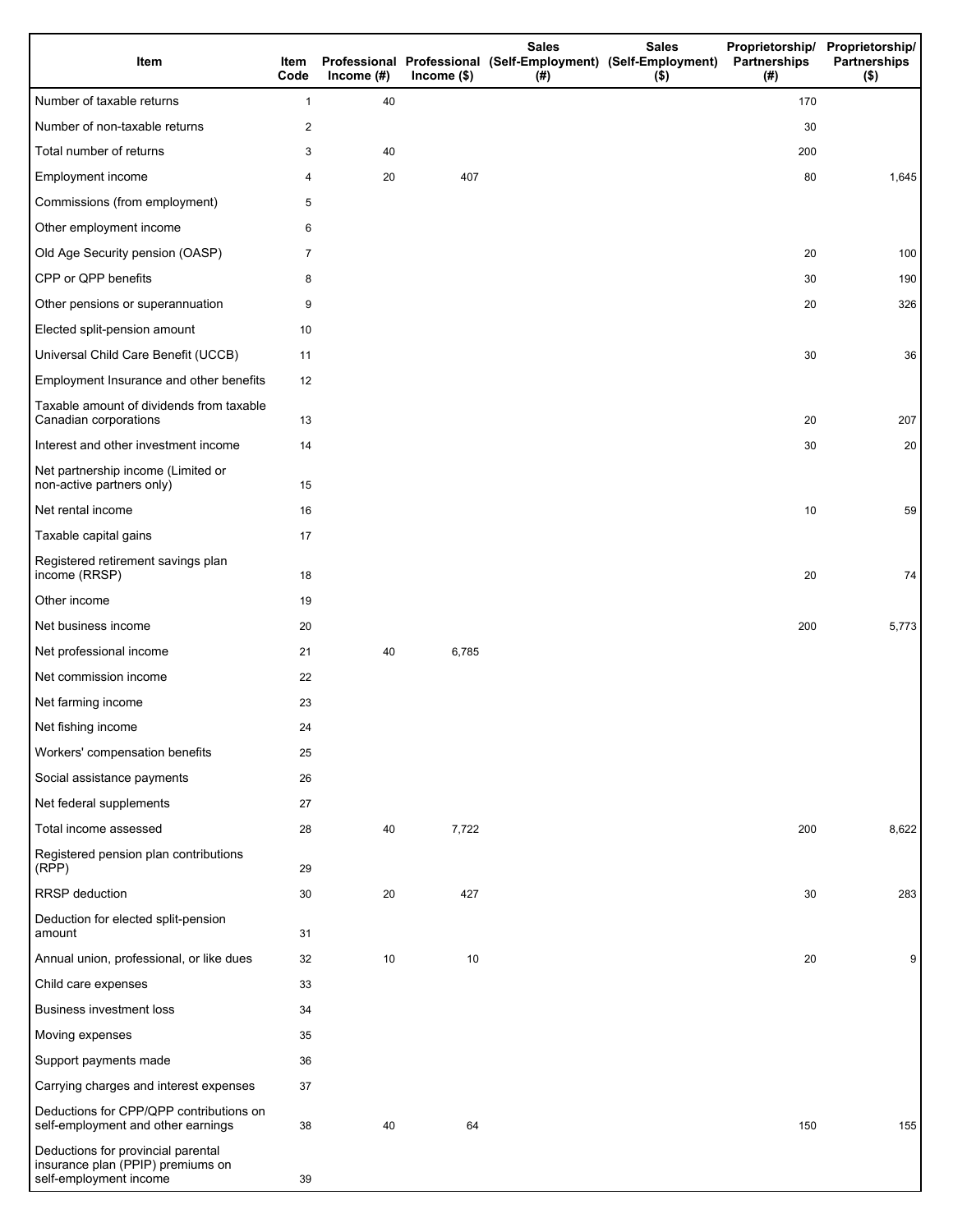| Item                                                              | Item<br>Code | Income $(#)$ | $Income$ (\$) | <b>Sales</b><br>Professional Professional (Self-Employment) (Self-Employment)<br>(# ) | <b>Sales</b><br>$($ \$) | Partnerships<br>(# ) | Proprietorship/ Proprietorship/<br><b>Partnerships</b><br>$($ \$) |
|-------------------------------------------------------------------|--------------|--------------|---------------|---------------------------------------------------------------------------------------|-------------------------|----------------------|-------------------------------------------------------------------|
| Exploration and development expenses                              | 40           |              |               |                                                                                       |                         |                      |                                                                   |
| Other employment expenses                                         | 41           |              |               |                                                                                       |                         |                      |                                                                   |
| Clergy residence deduction                                        | 42           |              |               |                                                                                       |                         |                      |                                                                   |
| Other deductions                                                  | 43           |              |               |                                                                                       |                         |                      |                                                                   |
| Total deductions before adjustments                               | 44           | 40           | 667           |                                                                                       |                         | 160                  | 615                                                               |
| Social benefits repayment                                         | 45           |              |               |                                                                                       |                         |                      |                                                                   |
| Net income after adjustments                                      | 46           | 40           | 7,054         |                                                                                       |                         | 190                  | 8,043                                                             |
| Canadian Forces personnel and police<br>deduction                 | 47           |              |               |                                                                                       |                         |                      |                                                                   |
| Security options deductions                                       | 48           |              |               |                                                                                       |                         |                      |                                                                   |
| Other payments deductions                                         | 49           |              |               |                                                                                       |                         | 10                   | 114                                                               |
| Non-capital losses of other years                                 | 50           |              |               |                                                                                       |                         |                      |                                                                   |
| Net capital losses of other years                                 | 51           |              |               |                                                                                       |                         |                      |                                                                   |
| Capital gains deduction                                           | 52           |              |               |                                                                                       |                         |                      |                                                                   |
| Northern residents deductions                                     | 53           | 30           | 147           |                                                                                       |                         | 100                  | 407                                                               |
| Additional deductions                                             | 54           |              |               |                                                                                       |                         |                      |                                                                   |
| Farming/fishing losses of prior years                             | 55           |              |               |                                                                                       |                         |                      |                                                                   |
| Total deductions from net income                                  | 56           | 30           | 152           |                                                                                       |                         | 100                  | 522                                                               |
| Taxable income assessed                                           | 57           | 40           | 6,903         |                                                                                       |                         | 190                  | 7,521                                                             |
| Basic personal amount                                             | 58           |              |               |                                                                                       |                         | 200                  | 2,152                                                             |
| Age amount                                                        | 59           |              |               |                                                                                       |                         | 10                   | 76                                                                |
| Spouse or common-law partner amount                               | 60           |              |               |                                                                                       |                         |                      |                                                                   |
| Amount for eligible dependant                                     | 61           |              |               |                                                                                       |                         |                      |                                                                   |
| Amount for children 17 and under                                  | 62           | 10           | 56            |                                                                                       |                         | 30                   | 105                                                               |
| Amount for infirm dependants age 18 or<br>older                   | 63           |              |               |                                                                                       |                         |                      |                                                                   |
| CPP or QPP contributions through<br>employment                    | 64           | 10           | 15            |                                                                                       |                         | 70                   | 54                                                                |
| CPP or QPP contributions on<br>self-employment and other earnings | 65           | 40           | 64            |                                                                                       |                         | 150                  | 155                                                               |
| Employment Insurance premiums                                     | 66           | 10           | 6             |                                                                                       |                         | 60                   | 20                                                                |
| PPIP premiums paid                                                | 67           |              |               |                                                                                       |                         |                      |                                                                   |
| PPIP premiums payable on employment<br>income                     | 68           |              |               |                                                                                       |                         |                      |                                                                   |
| PPIP premiums payable on<br>self-employment income                | 69           |              |               |                                                                                       |                         |                      |                                                                   |
| Volunteer firefighters' amount                                    | 70           |              |               |                                                                                       |                         |                      |                                                                   |
| Canada employment amount                                          | 71           | 20           | 15            |                                                                                       |                         | 80                   | 80                                                                |
| Public transit amount                                             | 72           |              |               |                                                                                       |                         |                      |                                                                   |
| Children's fitness amount                                         | 73           |              |               |                                                                                       |                         |                      |                                                                   |
| Children's arts amount                                            | 74           |              |               |                                                                                       |                         |                      |                                                                   |
| Home buyers' amount                                               | 75           |              |               |                                                                                       |                         |                      |                                                                   |
| Pension income amount                                             | 76           |              |               |                                                                                       |                         | 20                   | 35                                                                |
| Caregiver amount                                                  | 77           |              |               |                                                                                       |                         |                      |                                                                   |
| Disability amount                                                 | 78           |              |               |                                                                                       |                         |                      |                                                                   |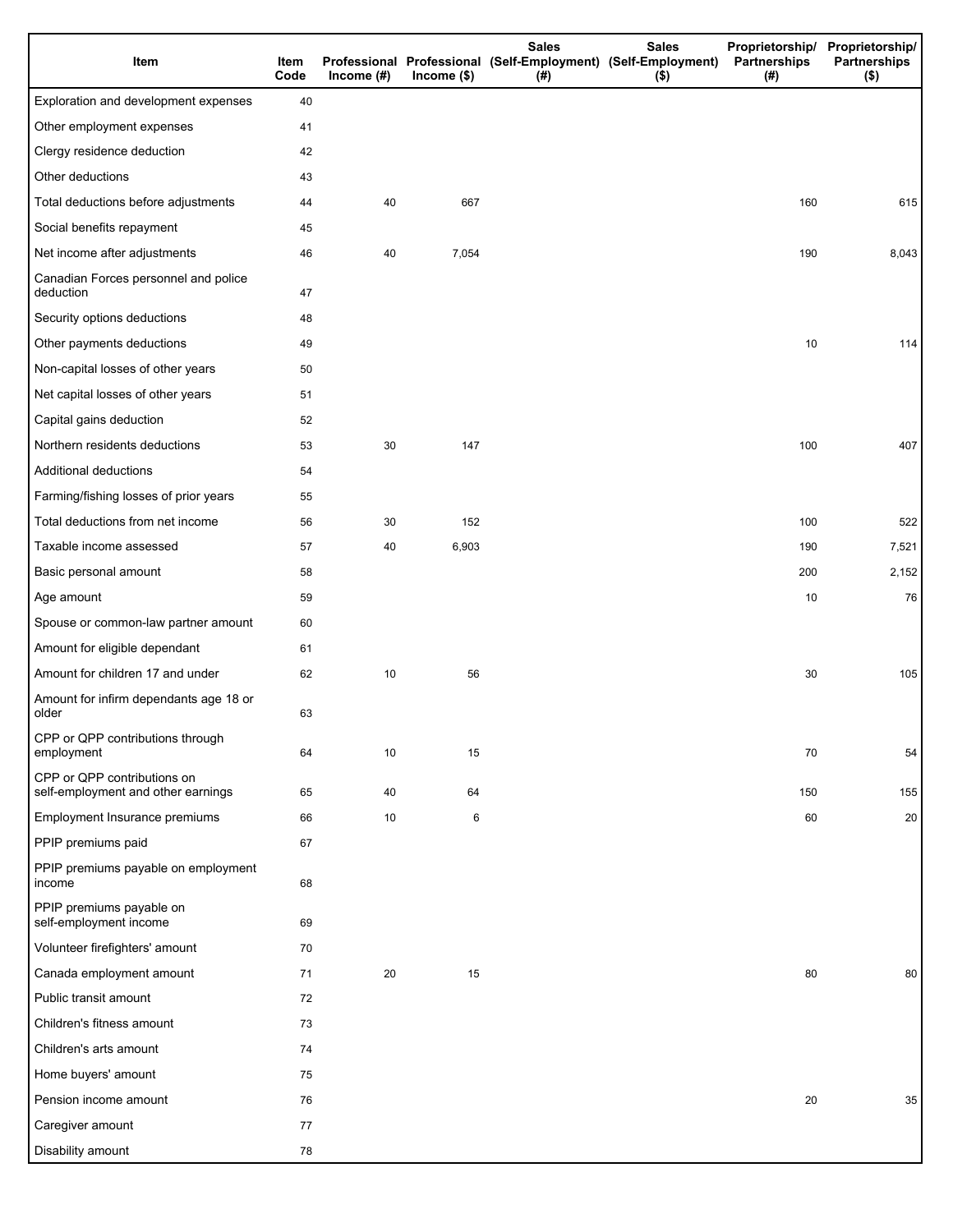| Item                                                                 | Item<br>Code | Income $(H)$ | $Income$ (\$) | <b>Sales</b><br>Professional Professional (Self-Employment) (Self-Employment)<br>(#) | <b>Sales</b><br>$($ \$) | Partnerships<br>(#) | Proprietorship/ Proprietorship/<br><b>Partnerships</b><br>$($ \$) |
|----------------------------------------------------------------------|--------------|--------------|---------------|--------------------------------------------------------------------------------------|-------------------------|---------------------|-------------------------------------------------------------------|
| Disability amount transferred from a<br>dependant                    | 79           |              |               |                                                                                      |                         |                     |                                                                   |
| Interest paid on student loans                                       | 80           |              |               |                                                                                      |                         |                     |                                                                   |
| Tuition, education, and textbook amounts                             | 81           |              |               |                                                                                      |                         | 10                  | 151                                                               |
| Tuition, education, and textbook amounts<br>transferred from a child | 82           |              |               |                                                                                      |                         |                     |                                                                   |
| Amounts transferred from spouse or<br>common-law partner             | 83           |              |               |                                                                                      |                         |                     |                                                                   |
| Medical expenses                                                     | 84           |              |               |                                                                                      |                         | 20                  | 28                                                                |
| Total tax credits on personal amounts                                | 85           |              |               |                                                                                      |                         | 200                 | 459                                                               |
| Allowable charitable donations and<br>government gifts               | 86           |              |               |                                                                                      |                         | 30                  | 54                                                                |
| Eligible cultural and ecological gifts                               | 87           |              |               |                                                                                      |                         |                     |                                                                   |
| Total tax credit on donations and gifts                              | 88           |              |               |                                                                                      |                         | 30                  | 15                                                                |
| Total federal non-refundable tax credits                             | 89           |              |               |                                                                                      |                         | 200                 | 474                                                               |
| Federal dividend tax credit                                          | 90           |              |               |                                                                                      |                         | 20                  | 28                                                                |
| Overseas employment tax credit                                       | 91           |              |               |                                                                                      |                         |                     |                                                                   |
| Minimum tax carryover                                                | 92           |              |               |                                                                                      |                         |                     |                                                                   |
| Basic federal tax                                                    | 93           | 30           | 1,515         |                                                                                      |                         | 120                 | 957                                                               |
| Federal Foreign Tax Credit                                           | 94           |              |               |                                                                                      |                         |                     |                                                                   |
| Federal Political contribution tax credit                            | 95           |              |               |                                                                                      |                         |                     |                                                                   |
| <b>Investment Tax Credit</b>                                         | 96           |              |               |                                                                                      |                         |                     |                                                                   |
| Labour-sponsored funds tax credit                                    | 97           |              |               |                                                                                      |                         |                     |                                                                   |
| Alternative minimum tax payable                                      | 98           |              |               |                                                                                      |                         |                     |                                                                   |
| Net federal tax                                                      | 99           | 30           | 1,510         |                                                                                      |                         | 120                 | 952                                                               |
| CPP contributions on self-employment                                 | 100          | 40           | 128           |                                                                                      |                         | 150                 | 311                                                               |
| Social Benefits repayment                                            | 101          |              |               |                                                                                      |                         |                     |                                                                   |
| Net Provincial Tax                                                   | 102          | 30           | 560           |                                                                                      |                         | 110                 | 303                                                               |
| Total tax payable                                                    | 103          | 40           | 2,199         |                                                                                      |                         | 170                 | 1,592                                                             |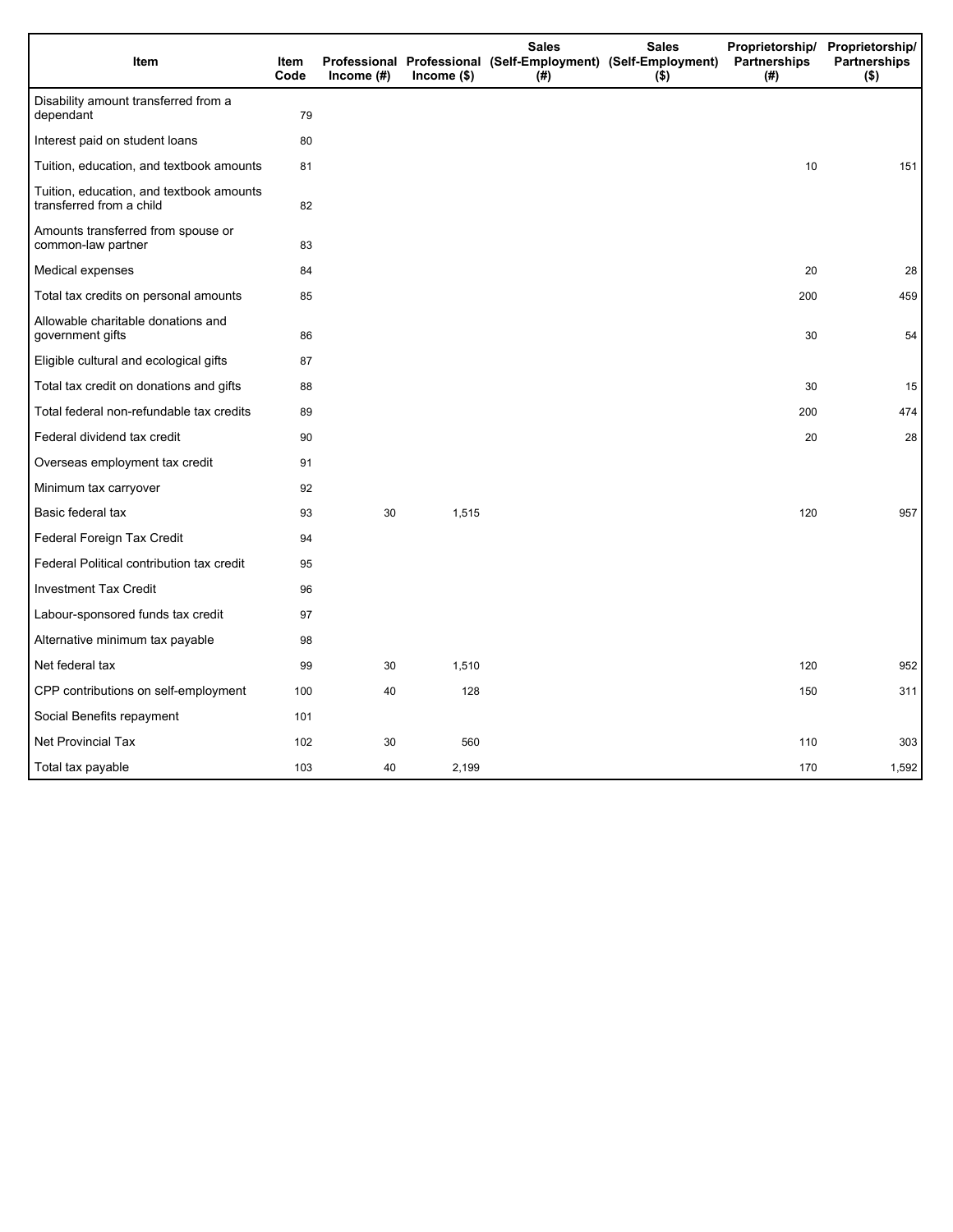| Item                                                                                           | Item<br>Code   | (#) | Investment Investment<br>$($ \$) | Pension<br>(#) | Pension<br>$($ \$) | <b>Benefit</b><br>(#) | <b>Benefit</b><br>$($ \$) |
|------------------------------------------------------------------------------------------------|----------------|-----|----------------------------------|----------------|--------------------|-----------------------|---------------------------|
| Number of taxable returns                                                                      | $\mathbf{1}$   | 70  |                                  | 270            |                    | 290                   |                           |
| Number of non-taxable returns                                                                  | $\overline{c}$ | 40  |                                  | 730            |                    | 4,240                 |                           |
| Total number of returns                                                                        | 3              | 100 |                                  | 1,000          |                    | 4,530                 |                           |
| Employment income                                                                              | 4              | 50  | 2,779                            | 450            | 2,695              | 2,370                 | 8,086                     |
| Commissions (from employment)                                                                  | 5              |     |                                  |                |                    |                       |                           |
| Other employment income                                                                        | 6              |     |                                  | 20             | 54                 |                       |                           |
| Old Age Security pension (OASP)                                                                | $\overline{7}$ |     |                                  | 720            | 4,496              | 170                   | 1,053                     |
| CPP or QPP benefits                                                                            | 8              | 20  | 150                              | 890            | 5,676              | 250                   | 662                       |
| Other pensions or superannuation                                                               | 9              | 10  | 227                              | 380            | 6,426              |                       |                           |
| Elected split-pension amount                                                                   | 10             |     |                                  | 90             | 832                |                       |                           |
| Universal Child Care Benefit (UCCB)                                                            | 11             | 10  | 16                               | 40             | 55                 | 1,770                 | 3,108                     |
| Employment Insurance and other benefits                                                        | 12             |     |                                  | 20             | 152                | 570                   | 7,091                     |
| Taxable amount of dividends from taxable Canadian corporations                                 | 13             | 60  | 10,458                           | 30             | 84                 | 30                    | 26                        |
| Interest and other investment income                                                           | 14             | 50  | 290                              | 50             | 75                 | 30                    | 6                         |
| Net partnership income (Limited or non-active partners only)                                   | 15             |     |                                  |                |                    |                       |                           |
| Net rental income                                                                              | 16             | 40  | 564                              |                |                    |                       |                           |
| Taxable capital gains                                                                          | 17             |     |                                  | 10             | 31                 |                       |                           |
| Registered retirement savings plan income (RRSP)                                               | 18             | 10  | 146                              | 20             | 131                | 40                    | 105                       |
| Other income                                                                                   | 19             | 30  | 460                              | 120            | 477                | 320                   | 461                       |
| Net business income                                                                            | 20             | 10  | 70                               | 70             | 171                | 50                    | 102                       |
| Net professional income                                                                        | 21             |     |                                  |                |                    |                       |                           |
| Net commission income                                                                          | 22             |     |                                  |                |                    |                       |                           |
| Net farming income                                                                             | 23             |     |                                  |                |                    |                       |                           |
| Net fishing income                                                                             | 24             |     |                                  |                |                    |                       |                           |
| Workers' compensation benefits                                                                 | 25             |     |                                  | 20             | 81                 | 90                    | 902                       |
| Social assistance payments                                                                     | 26             |     |                                  | 320            | 891                | 3,290                 | 25,065                    |
| Net federal supplements                                                                        | 27             |     |                                  | 340            | 1,364              | 180                   | 1,461                     |
| Total income assessed                                                                          | 28             | 100 | 17,393                           | 1,000          | 23,744             | 4,530                 | 48,238                    |
| Registered pension plan contributions (RPP)                                                    | 29             |     |                                  | 20             | 36                 | 40                    | 14                        |
| RRSP deduction                                                                                 | 30             | 20  | 427                              | 20             | 50                 |                       |                           |
| Deduction for elected split-pension amount                                                     | 31             |     |                                  | 90             | 513                |                       |                           |
| Annual union, professional, or like dues                                                       | 32             |     |                                  | 60             | 8                  | 450                   | 22                        |
| Child care expenses                                                                            | 33             |     |                                  |                |                    | 30                    | $35\,$                    |
| <b>Business investment loss</b>                                                                | 34             |     |                                  |                |                    |                       |                           |
| Moving expenses                                                                                | 35             |     |                                  |                |                    |                       |                           |
| Support payments made                                                                          | 36             |     |                                  |                |                    |                       |                           |
| Carrying charges and interest expenses                                                         | 37             | 20  | 275                              |                |                    |                       |                           |
| Deductions for CPP/QPP contributions on self-employment and other                              |                |     |                                  |                |                    |                       |                           |
| earnings                                                                                       | 38             |     |                                  | 10             | $\mathbf{1}$       | 10                    | 2                         |
| Deductions for provincial parental insurance plan (PPIP) premiums on<br>self-employment income | 39             |     |                                  |                |                    |                       |                           |
| Exploration and development expenses                                                           | 40             |     |                                  |                |                    |                       |                           |
| Other employment expenses                                                                      | 41             |     |                                  |                |                    |                       |                           |
| Clergy residence deduction                                                                     | 42             |     |                                  |                |                    |                       |                           |
| Other deductions                                                                               | 43             |     |                                  | 20             | 10                 | 100                   | 89                        |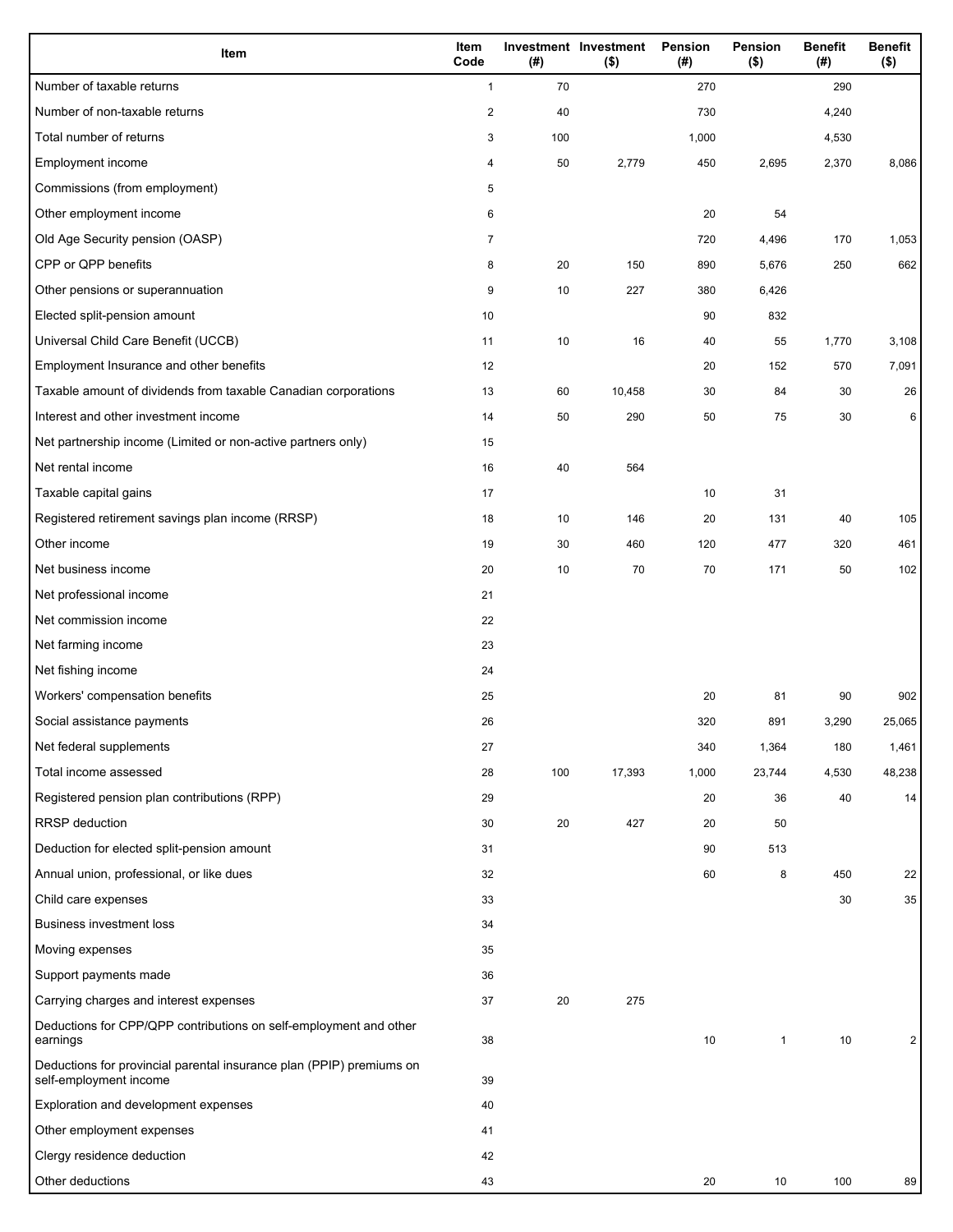| Item                                                              | <b>Item Code</b> | (#) | Investment Investment<br>$($ \$) |       | Pension (#) Pension (\$) Benefit (#) Benefit (\$) |       |              |
|-------------------------------------------------------------------|------------------|-----|----------------------------------|-------|---------------------------------------------------|-------|--------------|
| Total deductions before adjustments                               | 44               | 50  | 1,134                            | 180   | 640                                               | 630   | 237          |
| Social benefits repayment                                         | 45               |     |                                  | 10    | 29                                                |       |              |
| Net income after adjustments                                      | 46               | 100 | 16,225                           | 1,000 | 23,076                                            | 4,530 | 47,998       |
| Canadian Forces personnel and police deduction                    | 47               |     |                                  |       |                                                   |       |              |
| Security options deductions                                       | 48               |     |                                  |       |                                                   |       |              |
| Other payments deductions                                         | 49               |     |                                  | 440   | 2,336                                             | 3,340 | 27,428       |
| Non-capital losses of other years                                 | 50               |     |                                  |       |                                                   |       |              |
| Net capital losses of other years                                 | 51               |     |                                  |       |                                                   |       |              |
| Capital gains deduction                                           | 52               |     |                                  |       |                                                   |       |              |
| Northern residents deductions                                     | 53               | 50  | 225                              | 330   | 1,213                                             | 630   | 1,533        |
| Additional deductions                                             | 54               |     |                                  |       |                                                   |       |              |
| Farming/fishing losses of prior years                             | 55               |     |                                  |       |                                                   |       |              |
| Total deductions from net income                                  | 56               | 50  | 830                              | 640   | 3,562                                             | 3,480 | 28,960       |
| Taxable income assessed                                           | 57               | 100 | 15,395                           | 1,000 | 19,514                                            | 3,510 | 19,330       |
| Basic personal amount                                             | 58               | 100 | 1,137                            | 1,000 | 10,994                                            | 4,530 | 50,019       |
| Age amount                                                        | 59               |     |                                  | 710   | 4,713                                             | 170   | 1,151        |
| Spouse or common-law partner amount                               | 60               |     |                                  | 90    | 439                                               | 770   | 6,505        |
| Amount for eligible dependant                                     | 61               |     |                                  | 60    | 609                                               | 750   | 8,265        |
| Amount for children 17 and under                                  | 62               |     |                                  | 120   | 379                                               | 1,600 | 8,207        |
| Amount for infirm dependants age 18 or older                      | 63               |     |                                  |       |                                                   |       |              |
| CPP or QPP contributions through employment                       | 64               | 40  | 63                               | 130   | 55                                                | 780   | 165          |
| CPP or QPP contributions on self-employment and other earnings    | 65               |     |                                  | 10    | 1                                                 | 10    | $\mathbf{2}$ |
| Employment Insurance premiums                                     | 66               | 40  | 18                               | 210   | 33                                                | 1,120 | 131          |
| PPIP premiums paid                                                | 67               |     |                                  |       |                                                   |       |              |
| PPIP premiums payable on employment income                        | 68               |     |                                  |       |                                                   |       |              |
| PPIP premiums payable on self-employment income                   | 69               |     |                                  |       |                                                   |       |              |
| Volunteer firefighters' amount                                    | 70               |     |                                  |       |                                                   | 10    | 36           |
| Canada employment amount                                          | 71               | 50  | 54                               | 460   | 421                                               | 2,280 | 2,019        |
| Public transit amount                                             | 72               |     |                                  |       |                                                   |       |              |
| Children's fitness amount                                         | 73               |     |                                  |       |                                                   |       |              |
| Children's arts amount                                            | 74               |     |                                  |       |                                                   |       |              |
| Home buyers' amount                                               | 75               |     |                                  |       |                                                   |       |              |
| Pension income amount                                             | 76               | 20  | 29                               | 440   | 832                                               |       |              |
| Caregiver amount                                                  | 77               |     |                                  |       |                                                   |       |              |
| Disability amount                                                 | 78               |     |                                  | 40    | 292                                               | 30    | 185          |
| Disability amount transferred from a dependant                    | 79               |     |                                  |       |                                                   | 10    | 149          |
| Interest paid on student loans                                    | 80               |     |                                  |       |                                                   |       |              |
| Tuition, education, and textbook amounts                          | 81               | 10  | 56                               |       |                                                   | 10    | 25           |
| Tuition, education, and textbook amounts transferred from a child | 82               |     |                                  |       |                                                   |       |              |
| Amounts transferred from spouse or common-law partner             | 83               |     |                                  | 100   | 647                                               | 330   | 2,015        |
| Medical expenses                                                  | 84               | 10  | 37                               | 20    | 29                                                |       |              |
| Total tax credits on personal amounts                             | 85               | 100 | 240                              | 1,000 | 2,922                                             | 4,530 | 11,850       |
| Allowable charitable donations and government gifts               | 86               | 20  | 58                               | 100   | 184                                               | 50    | 26           |
| Eligible cultural and ecological gifts                            | 87               |     |                                  |       |                                                   |       |              |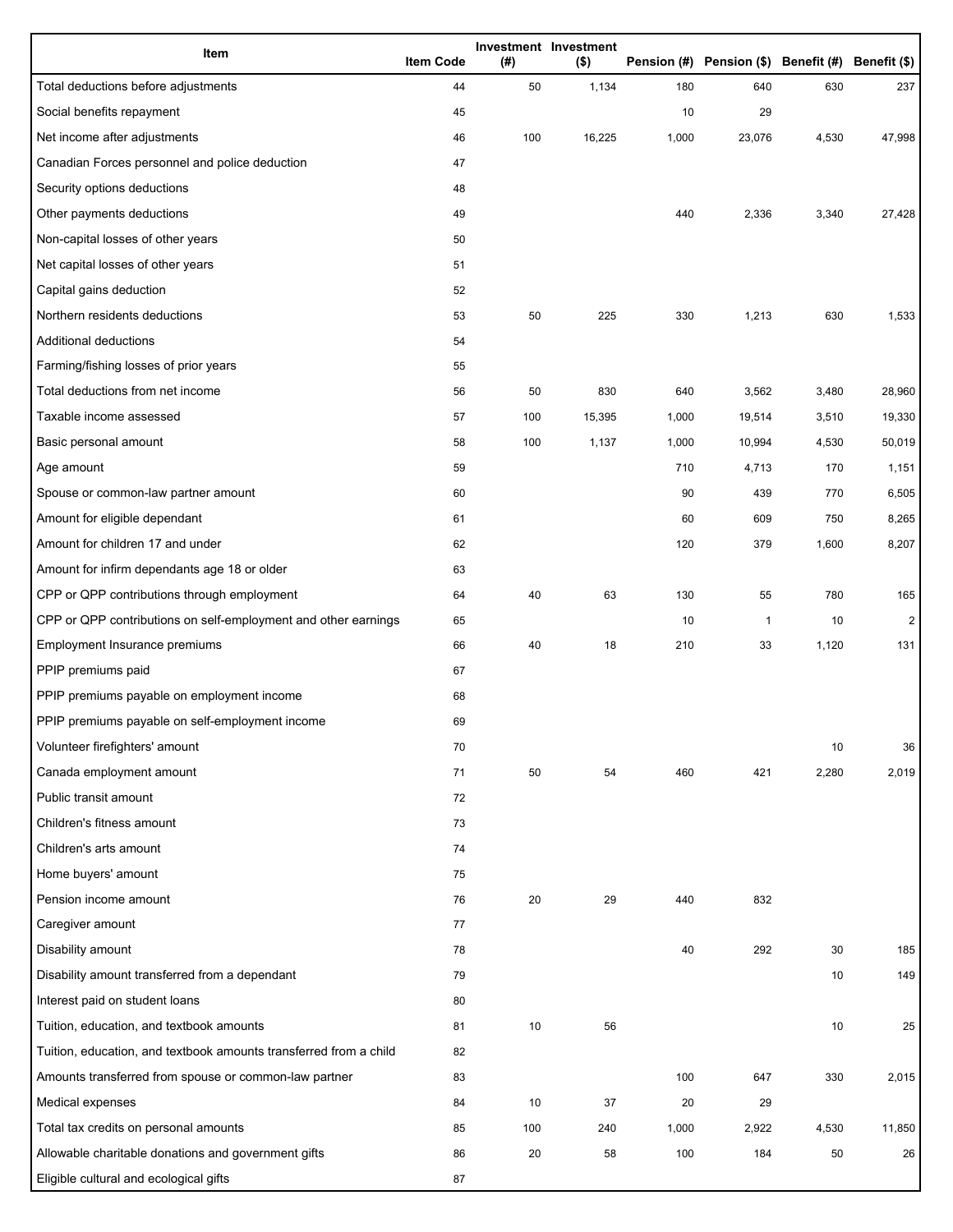| Item                                      | <b>Item Code</b> | (#) | Investment Investment<br>$($ \$) |       | Pension (#) Pension (\$) Benefit (#) |       | Benefit (\$)   |
|-------------------------------------------|------------------|-----|----------------------------------|-------|--------------------------------------|-------|----------------|
|                                           |                  |     |                                  |       |                                      |       |                |
| Total tax credit on donations and gifts   | 88               |     |                                  | 100   | 51                                   | 50    | $\overline{7}$ |
| Total federal non-refundable tax credits  | 89               | 100 | 256                              | 1,000 | 2,972                                | 4,530 | 11,856         |
| Federal dividend tax credit               | 90               | 50  | 1,485                            | 20    | 11                                   | 30    |                |
| Overseas employment tax credit            | 91               |     |                                  |       |                                      |       |                |
| Minimum tax carryover                     | 92               |     |                                  |       |                                      |       |                |
| Basic federal tax                         | 93               | 70  | 2,202                            | 270   | 1,066                                | 260   | 342            |
| Federal Foreign Tax Credit                | 94               | 10  | 4                                |       |                                      |       |                |
| Federal Political contribution tax credit | 95               |     |                                  |       |                                      |       |                |
| <b>Investment Tax Credit</b>              | 96               |     |                                  |       |                                      |       |                |
| Labour-sponsored funds tax credit         | 97               |     |                                  |       |                                      |       |                |
| Alternative minimum tax payable           | 98               |     |                                  |       |                                      |       |                |
| Net federal tax                           | 99               | 70  | 2,184                            | 270   | 1,066                                | 260   | 342            |
| CPP contributions on self-employment      | 100              |     |                                  | 10    | $\overline{2}$                       | 10    | 5              |
| Social Benefits repayment                 | 101              |     |                                  | 10    | 29                                   |       |                |
| Net Provincial Tax                        | 102              | 60  | 883                              | 210   | 299                                  | 260   | 94             |
| Total tax payable                         | 103              | 70  | 3,105                            | 270   | 1,395                                | 290   | 445            |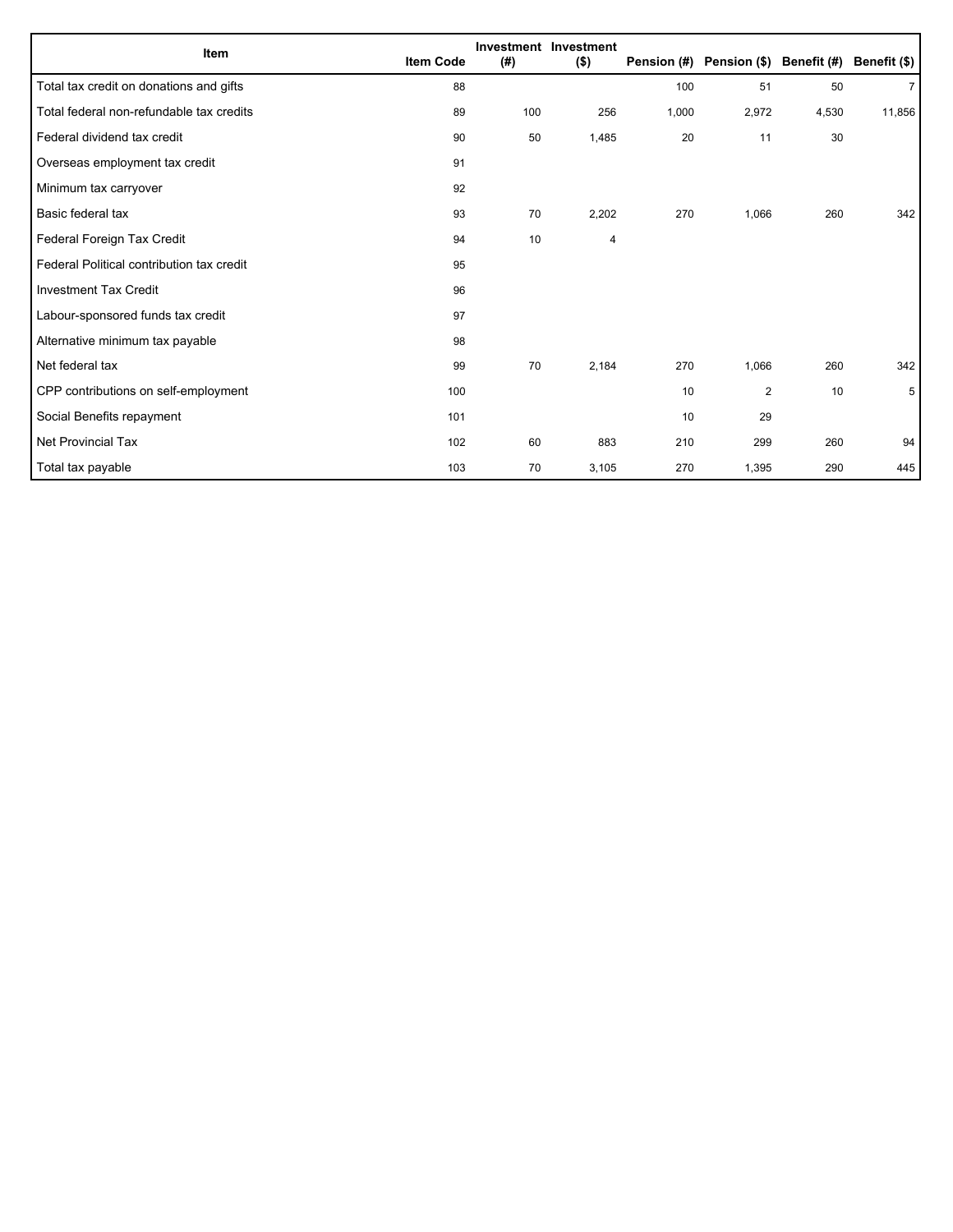| Item                                                                                        | Item Code Other (#) |     | Other (\$) |
|---------------------------------------------------------------------------------------------|---------------------|-----|------------|
| Number of taxable returns                                                                   | $\mathbf{1}$        | 100 |            |
| Number of non-taxable returns                                                               | 2                   | 210 |            |
| Total number of returns                                                                     | 3                   | 310 |            |
| Employment income                                                                           | 4                   | 150 | 1,644      |
| Commissions (from employment)                                                               | 5                   |     |            |
| Other employment income                                                                     | 6                   |     |            |
| Old Age Security pension (OASP)                                                             | $\overline{7}$      |     |            |
| CPP or QPP benefits                                                                         | 8                   | 20  | 73         |
| Other pensions or superannuation                                                            | 9                   |     |            |
| Elected split-pension amount                                                                | 10                  |     |            |
| Universal Child Care Benefit (UCCB)                                                         | 11                  | 50  | 73         |
| Employment Insurance and other benefits                                                     | 12                  | 20  | 129        |
| Taxable amount of dividends from taxable Canadian corporations                              | 13                  | 10  | 73         |
| Interest and other investment income                                                        | 14                  | 10  | 27         |
| Net partnership income (Limited or non-active partners only)                                | 15                  |     |            |
| Net rental income                                                                           | 16                  |     |            |
| Taxable capital gains                                                                       | 17                  |     |            |
| Registered retirement savings plan income (RRSP)                                            | 18                  | 50  | 1,518      |
| Other income                                                                                | 19                  | 220 | 5,506      |
| Net business income                                                                         | 20                  |     |            |
| Net professional income                                                                     | 21                  |     |            |
| Net commission income                                                                       | 22                  |     |            |
| Net farming income                                                                          | 23                  |     |            |
| Net fishing income                                                                          | 24                  |     |            |
| Workers' compensation benefits                                                              | 25                  |     |            |
| Social assistance payments                                                                  | 26                  | 60  | 252        |
| Net federal supplements                                                                     | 27                  |     |            |
| Total income assessed                                                                       | 28                  | 250 | 9,524      |
| Registered pension plan contributions (RPP)                                                 | 29                  | 20  | 50         |
| RRSP deduction                                                                              | 30                  | 20  | 712        |
| Deduction for elected split-pension amount                                                  | 31                  |     |            |
| Annual union, professional, or like dues                                                    | 32                  | 50  | 12         |
| Child care expenses                                                                         | 33                  |     |            |
| Business investment loss                                                                    | 34                  |     |            |
| Moving expenses                                                                             | 35                  |     |            |
| Support payments made                                                                       | 36                  |     |            |
| Carrying charges and interest expenses                                                      | 37                  |     |            |
| Deductions for CPP/QPP contributions on self-employment and other earnings                  | 38                  |     |            |
| Deductions for provincial parental insurance plan (PPIP) premiums on self-employment income | 39                  |     |            |
| Exploration and development expenses                                                        | 40                  |     |            |
| Other employment expenses                                                                   | 41                  |     |            |
| Clergy residence deduction                                                                  | 42                  |     |            |
| Other deductions                                                                            | 43                  |     |            |
| Total deductions before adjustments                                                         | 44                  | 70  | 934        |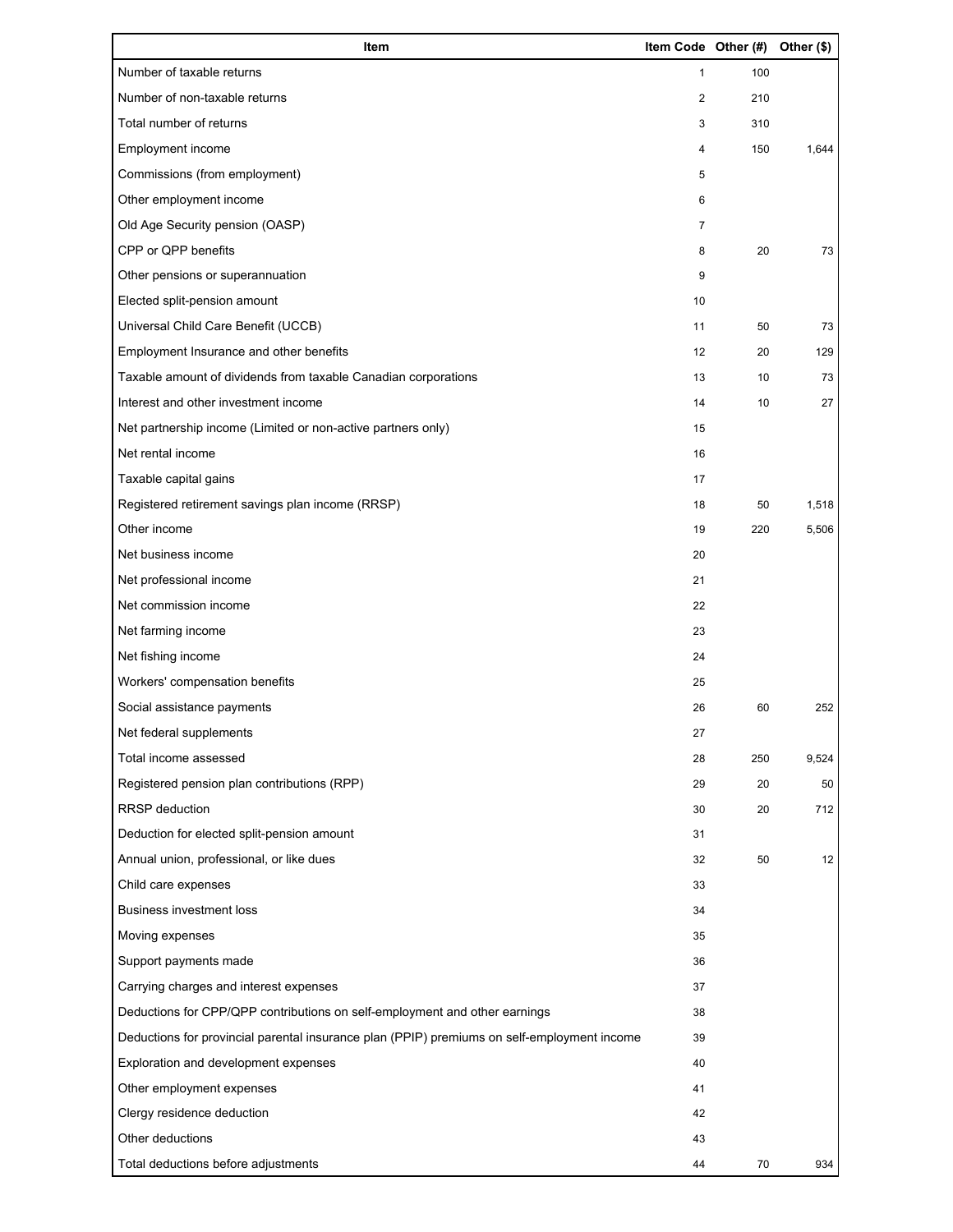| Item                                                              | Item Code Other (#) |     | Other (\$) |
|-------------------------------------------------------------------|---------------------|-----|------------|
| Social benefits repayment                                         | 45                  |     |            |
| Net income after adjustments                                      | 46                  | 250 | 8,597      |
| Canadian Forces personnel and police deduction                    | 47                  |     |            |
| Security options deductions                                       | 48                  |     |            |
| Other payments deductions                                         | 49                  | 60  | 280        |
| Non-capital losses of other years                                 | 50                  |     |            |
| Net capital losses of other years                                 | 51                  |     |            |
| Capital gains deduction                                           | 52                  |     |            |
| Northern residents deductions                                     | 53                  | 90  | 340        |
| Additional deductions                                             | 54                  |     |            |
| Farming/fishing losses of prior years                             | 55                  |     |            |
| Total deductions from net income                                  | 56                  | 130 | 733        |
| Taxable income assessed                                           | 57                  | 240 | 7,864      |
| Basic personal amount                                             | 58                  | 310 | 3,389      |
| Age amount                                                        | 59                  |     |            |
| Spouse or common-law partner amount                               | 60                  | 30  | 178        |
| Amount for eligible dependant                                     | 61                  | 20  | 218        |
| Amount for children 17 and under                                  | 62                  | 60  | 266        |
| Amount for infirm dependants age 18 or older                      | 63                  |     |            |
| CPP or QPP contributions through employment                       | 64                  | 80  | 49         |
| CPP or QPP contributions on self-employment and other earnings    | 65                  |     |            |
| Employment Insurance premiums                                     | 66                  | 100 | 25         |
| PPIP premiums paid                                                | 67                  |     |            |
| PPIP premiums payable on employment income                        | 68                  |     |            |
| PPIP premiums payable on self-employment income                   | 69                  |     |            |
| Volunteer firefighters' amount                                    | 70                  |     |            |
| Canada employment amount                                          | 71                  | 140 | 135        |
| Public transit amount                                             | 72                  |     |            |
| Children's fitness amount                                         | 73                  |     |            |
| Children's arts amount                                            | 74                  |     |            |
| Home buyers' amount                                               | 75                  |     |            |
| Pension income amount                                             | 76                  |     |            |
| Caregiver amount                                                  | 77                  |     |            |
| Disability amount                                                 | 78                  |     |            |
| Disability amount transferred from a dependant                    | 79                  |     |            |
| Interest paid on student loans                                    | 80                  |     |            |
| Tuition, education, and textbook amounts                          | 81                  | 20  | 146        |
| Tuition, education, and textbook amounts transferred from a child | 82                  |     |            |
| Amounts transferred from spouse or common-law partner             | 83                  | 20  | 73         |
| Medical expenses                                                  | 84                  |     |            |
| Total tax credits on personal amounts                             | 85                  | 310 | 684        |
| Allowable charitable donations and government gifts               | 86                  | 20  | 17         |
| Eligible cultural and ecological gifts                            | 87                  |     |            |
| Total tax credit on donations and gifts                           | 88                  | 20  | 5          |